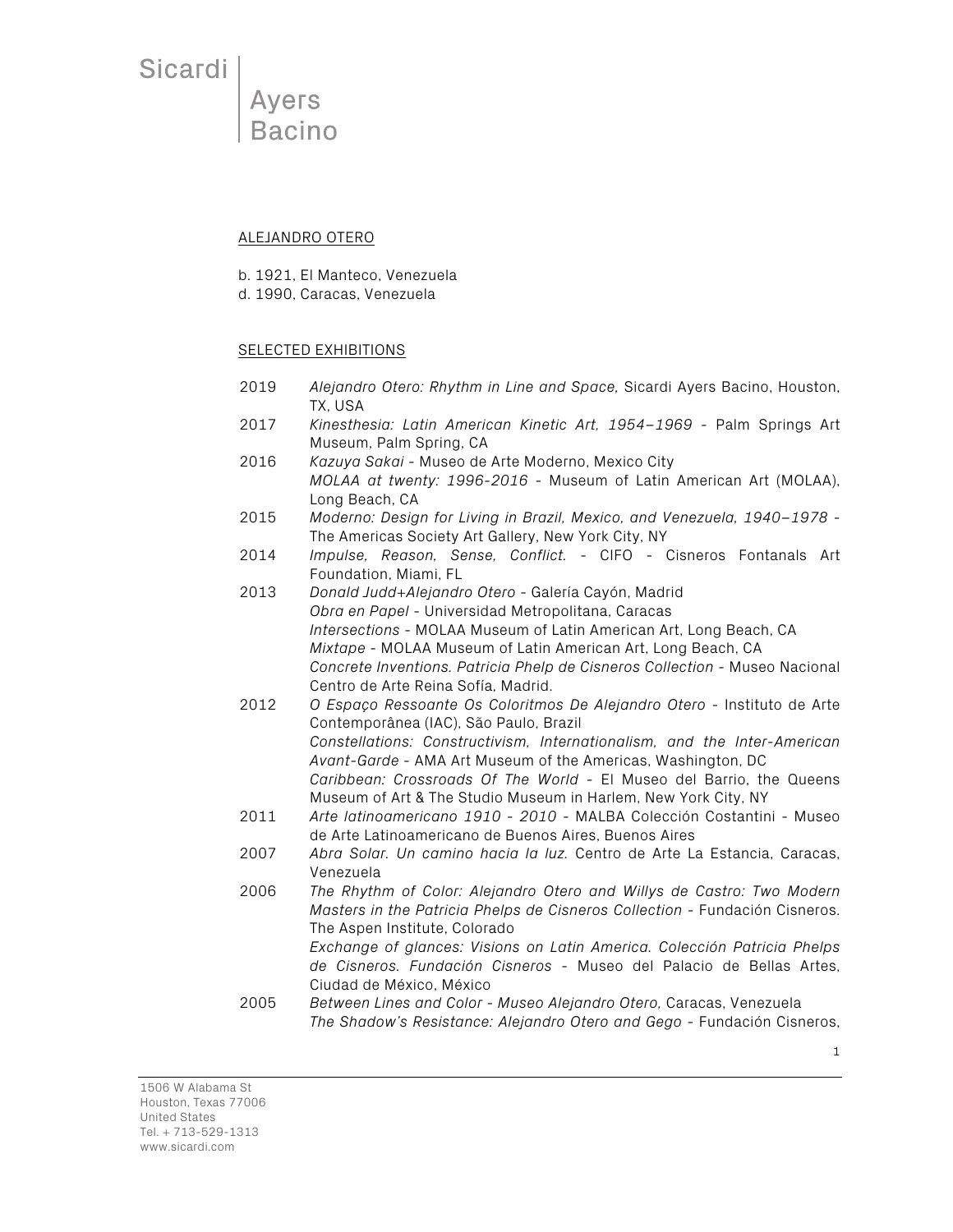Ayers<br>Bacino

Caracas, Venezuela *Dialogues. Latinamerican Art from the Cisneros Collection* - Museo de Arte Moderno, Bogotá, Colombia 2004 *The Heroic century: The Museum of Modern Art Masterpieces, 200 paintings and Sculptures.* Museum of Fine Arts, Houston, Texas *Contemporary Art in the Cisneros Collection (1990-2004). Fundación Cisneros y Fundación Museo de Arte Moderno "Jesús Soto".* Ciudad Bolívar, Bolívar State, Venezuela Das MoMA in Berlin. Mesiterwerke aus dem Museum of Modern Art, New York. New Gallery of National Art, Berlin, Germany *Inverted Utopias. Avant-garde Art in Latin American.* Museum of Fine Arts, Houston, Texas *La Megaexposición. Arte venezolano del siglo XX* - Museo de Bellas Artes. Caracas, y Museo de arte Moderno "Jesus Soto". Ciudad Bolívar, Venezuela *Diálogos. Arte Latinoamericano desde la Colección Cisneros* - Museo de Bellas Artes*,* Santiago de Chile y Museo de Arte de Lima (MALI), Lima, Perú *Alejandro Otero, Venezuela, and Roberto Matta, Chile, in the MoMA's Show of Latin American Art* , Neue Nationalgalerie, Berlín, Germany 2003 *Geometric Abstraction: Latinamerican Art from the Patricia Phelps de Cisneros Collection* - Museo de Arte Latinoamericano de Buenos Aires (MALBA), Buenos Aires, Argentina 2002 *At the Height of Time: the Cafeteras of Alejandro Otero* - Fundación Banco Mercantil, Caracas, Venezuela *Paralelos. Arte Brasileiro da segunda metade do seculo XX em contexto. Colección Cisneros* - Museo de Arte Moderno de São Paulo y Museo de Arte Moderno de Río de Janeiro, Brasil *45 Years of Contemporary Art in Venezuela 1956-2001* - Sala Mendoza, Caracas *Up to the time: Alejandro Otero's Cafeteras* - Fundación Banco Mercantil, Caracas *Geometrics as Avant Garde* - Museo Alejandro Otero/Fundación Banco Mercantil. Caracas 2001 *Reactions and Polemics in Venezuelan Art* - Galería de Arte Nacional, Caracas *Geometric Abstraction: Latinamerican Art from the Patricia Phelps de Cisneros Collection, Fundación Cisneros* - Fogg Art Museum, Harvard University Museum of Art, Cambridge, Massachusetts 2000 *Heterotopias. A Half a Century with no Place, 1918-1968* - Museo Nacional Centro de Arte Reina Sofía, Madrid, España *Art and Skill in Engravings from the Venezuelan National Art Collection* - Galería de Arte Nacional, Caracas *Geometric Abstraction in Venezuela: the First Decade. Venezuelan National Art Gallery Collection* - Galería de Arte Nacional, Caracas 1999 *The Best of Graphics* - Galería D´Museo, Taller de Artistas Gráficos

2

1506 W Alabama St Houston, Texas 77006 United States Tel. + 713-529-1313 www.sicardi.com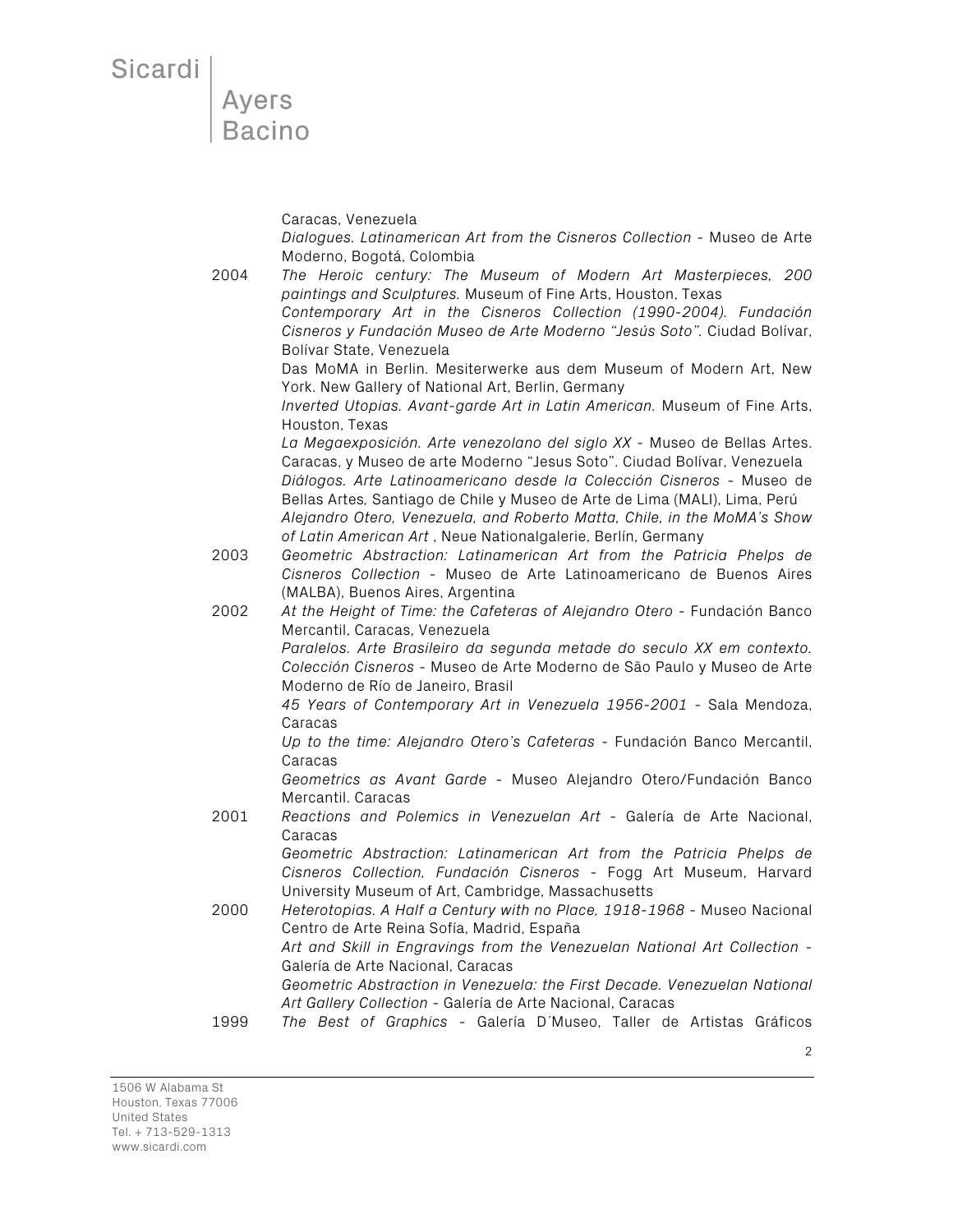Asociados "Luisa Palacios", TAGA, Caracas

*From the Leaving Century: Twelve XXth Century Artists* - Espacio Unión, Caracas

*Dynamic Oppositions. Venezuelan Constructive Art from the Patricia Phelps de Cisneros Collection* - The Jack S. Blanton Museum, Austin, Texas

1998 *Coloritmos de Alejandro Otero.* Museo Alejandro Otero, Caracas, Venezuela *Art and Part Assemblies 36 exponents of the genre: Alejandro Otero, Mario Abreu, Elsa Gramcko, Gego, Carlos Raúl Villanueva, Luis Villamizar, Miguel von Dangel, among others* - Sala Cultural de PDVSA, Puerto La Cruz, Anzoátegui State, Venezuela

- 1997 Represents Venezuela in the I Bienal de Artes Visuales del Mercosur. Porto Alegre, Brazil
- 1996 *20 Years for Venezuelan Art. Acquisitions 1976-1996.* Selected Works Galería de Arte Nacional, Caracas

*A Vision of Venezuelan Contemporary Art. Ignacio and Valentina Oberto's Collection* - Museo de Arte Contemporáneo de Caracas "Sofía Imber", Caracas

*A Vision of Venezuelan Art. Clara Diament de Sujo's Collection* - Galería de Arte Nacional, Caracas

1994 *Otero, Soto, Cruz-Diez: Three Maestros of Abstractionism in Venezuela and their International Projection* - Galería de Arte Nacional, Caracas

1993 *Lateinamerikanische Kunst im 20 Jahrundert.* Kunshalle, Colonne, Germany *XXth Century Latinamerican Artists* - Museum of Modern Art, New York *Art d´Amerique Latine. 1911-1968* - Musée National d'Art Moderne, Centre Georges Pompidou, Paris, France

*Venezuela is like this* - Casa de las Américas, Madrid, Spain

- 1992 *From Venezuela. Thirty Years of Contemporary Art (1960-1990)* Pabellón de las Artes, Exposición Universal Sevilla 92, Spain *Latinamerican Artists from the XXth Century* - Estación Plaza de Armas, Sevilla, Spain
- 1991 *Alejandro Otero. Últimos Trabajos.* Museo Alejandro Otero, Caracas, Venezuela *Alejandro Otero. Las estructuras de la realidad.* Museo de Arte Moderno

Jesús Soto, Ciudad Bolivar, Venezuela; Museo de Bellas Artes, Caracas, Venezuela

*From Torres Garcia to Soto* - Organization of American States, Washington D.C.

*Essential Langages of the Epoch* - Galería Durbán-César Segnini, Caracas

1990 *Alejandro Otero. Saludo al siglo XXI.* Museo de Arte de Coro, Estado Falcón, Venezuela

*The Art of Assemblage* - Galería Propuesta Tres, Parque Central, Caracas *A tribute to the late artist Luisa Palacios, founder of TAGA. 32 works from the most representative artists who worked with Palacios at the Taller de Artistas Graficos Asociados (TAGA)* - Juan Vizcarret Art Gallery, Merida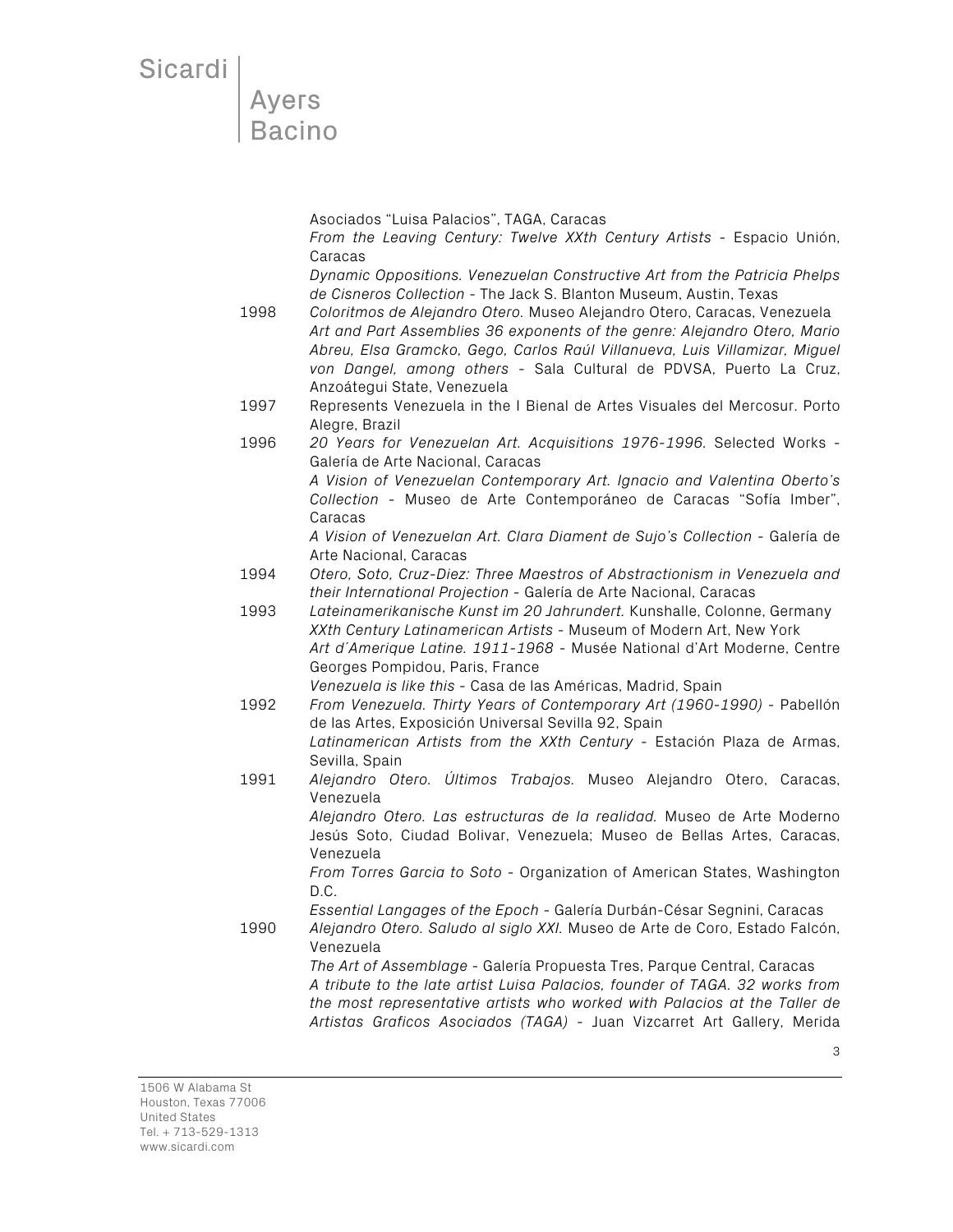Ayers **Bacino** 

State, Venezuela

1989 *Art in Latin America. The Modern era* - The Hayward Gallery, London, United Kingdom *Jord och Frihet. Latinamerikansk konst, 1830-1970* - National Museum, and Modern art Museum, Stockholm, Sweeden *The Art of Sculpture: Alejandro Otero, Agustín Cárdenas, Edgar Negret, Pedro Barreto, and Víctor Valera* - Galería Durbán, Caracas *The Rights of Art. Alejandro Otero, Jesús Soto, Carlos Cruz-Diez, Rolando Peña, Asdrúbal Colmenares, Narciso Debourg, and Víctor Lucena, a tribute to the Bicentennial of the French Revolution (1789-1989)* - Chapelle Saint-Louis, Hôpital de la Salpétrière, Paris, France *Arte en Iberoamérica* - Palacio de Velásquez, Madrid, España *Identity Labyrinths: Selfportraits 1820-1989* - Galería de Arte Nacional, Caracas 1988 *Art From America: a Selection of Works from the Museum Collection* - *Fifitieth Anniversary of the Museum* - Museo de Bellas Artes, Caracas *Latin-American Spirits: Art and Artists in the U.S. 1920-1970* - Bronx Art Museum, New York *Gráfica del TAGA* - Galería Siete/Siete, Caracas *A cellebration of a Friendship, tribute to María Teresa Castillo. Los Espacios Cálidos* - Ateneo de Caracas *The Imagination of Transparency* - Museo de Bellas Artes, Caracas 1987 *10 artists: Otero, Cruz-Diez, Debourg, Liberman, Narváez, Poleo, Salazar, Soto, Tapies, and Tinguely -* Galería Oscar Ascanio, Caracas *Primer festival de arte venezolano, organized by the Venezuelan-American Friendship Association* - Galería Oscar Ascanio, Caracas 1986 Segunda Bienal de la Habana ´86. La Habana, Cuba 1985 *Alejandro Otero.* Museo de Arte Contemporáneo de Caracas Sofia Imber, Caracas, Venezuela *"Escultura 85". National Meeting of Sculptors organized by FUNDARTE in tribute to late sculptor Francisco Narvaez* - Concejo Municipal and Gobernación del Distrito Federal, Caracas *Obras actuales de premios nacionales* - Galería Universitaria de Arte, Universidad Central de Venezuela, Caracas *16 de la A a la Z* - Galería Miguel & Fuenmayor, Caracas *22 artists from Argentina, Bolivia, Colombia, Panamá, Puerto Rico, República Dominicana, Uruguay, and Venezuela* - Agpa 85. Sponsored by Cartón de Venezuela, Caracas *Alejandro Otero, Alexander Calder* - Galería Miguel & Fuenmayor, Caracas 1984 *Museum of Fine Arts: Acquisitions and Donations 1982-1983* - Museo de Bellas Artes, Caracas *Cubism and Alike Tendencies in the Museum's Collection: Pedro Vallenilla's Donations and other Acquisitions* - Museo de Bellas Artes, Caracas *New Acquisitions 1981-1984* - Museo de Arte Moderno, Fundación Jesús

1506 W Alabama St Houston, Texas 77006 United States Tel. + 713-529-1313 www.sicardi.com

4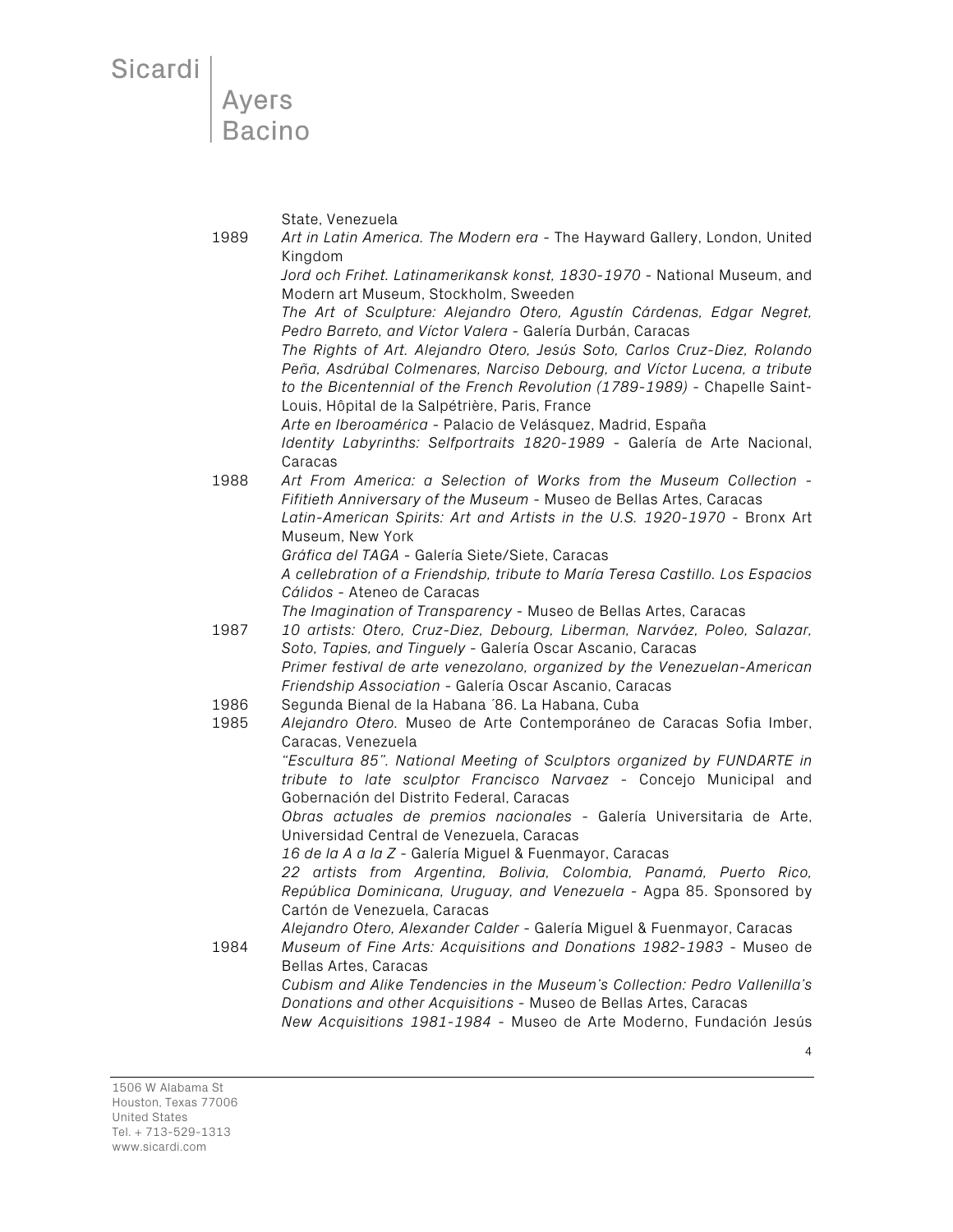Sicardi<br>Ayers<br>Bacino

|      | Soto, Ciudad Bolívar, Venezuela<br>A Hundred Works from the Collection - Museo de Arte Contemporáneo Xth                                                                                                                                                                                                                                              |
|------|-------------------------------------------------------------------------------------------------------------------------------------------------------------------------------------------------------------------------------------------------------------------------------------------------------------------------------------------------------|
| 1981 | Anniversary, Caracas<br>50Th Anniversary of the Palacio de Bellas Artes, Ciudad de México<br>Expo Arte 81: América Latina. Centro Pedagógico y Cultural de Portales,<br>Cochabamba, y Casa de la Cultura "Raúl Otero Reiche", Santa Cruz, Bolivia<br>Aus dem Depot der Galerie Hildebrand Europäische Kunst 1960-1970,<br>Galerie Hildebrand, Austria |
|      | The National Prizes - Galería de Arte Nacional, Caracas<br>Bolivar State Pays tribute to its Artists - Casa del Congreso de Angostura,<br>Ciudad Bolívar, Venezuela                                                                                                                                                                                   |
| 1980 | Intergrafik'80. Berlin, Federal Republic of Germany<br>Eleven Sculptors - Cuartel Mariano Montilla, La Victoria, Aragua State,<br>Venezuela                                                                                                                                                                                                           |
|      | First Exhibition of Miniature Graphics - Taller de Artistas Gráficos<br>Asociados, TAGA. Caracas                                                                                                                                                                                                                                                      |
| 1979 | Travelling exhibition: Venezuelan Art Today. Boston 350 years. Itinerary:<br>Boston, Massachusetts; Washington, D.C., and New York<br>La mano, la seda, el color. Galería Garcés Velásquez, Bogotá, Colombia<br>A Century of Landscaping in Venezuelan Paintings - Center for                                                                         |
|      | Interamerican Relations, New York<br>Venezuelan Art pays tribute to the Casa de las Americas XXth Anniversary<br>(1959-1979). Asociación Venezolana de Artistas Plásticos, AVAP - Galería<br>El Muro, Caracas                                                                                                                                         |
|      | Classical and Contemporary Paintings and Scultures - Galería Estudio<br>Actual, Caracas                                                                                                                                                                                                                                                               |
|      | Constructivist Art 1945-1965: génesis and Development - Galería de Arte<br>Nacional, Caracas                                                                                                                                                                                                                                                          |
| 1978 | Arte ágora III/América Latina - Museo de Arte Moderno, São Paulo, Brasil<br>Geometría sensivel - Museo de Arte Moderno de São Paulo, Brasil<br>La escultura contemporánea venezolana - Galería de Arte Nacional,<br>Caracas                                                                                                                           |
|      | All artists to the rescue of the Cristobal Rojas Art School - Centro                                                                                                                                                                                                                                                                                  |
|      | Humanístico "Arístides Rojas", Caracas<br>Ibearamerican Art Today - Museo de Bellas Artes and Museo de Arte<br>Contemporáneo de Caracas - First Meeting of Art Critics and Artists,                                                                                                                                                                   |
|      | Caracas<br>Manaure/Otero/Soto - Fundación Galería de Arte Nacional, Fundarte,<br>Caracas                                                                                                                                                                                                                                                              |
|      | Hand, Silk, and Color. Original designs created by artists to be printed on<br>silk, stamped by "Cobalto", a small enterprise dedicated to printings on silk<br>and cotton. Manuel Espinoza, Ángel Hurtado, Gego, Mercedes Pardo, and<br>Alejandro Otero - Museo de Arte Contemporáneo, Caracas                                                       |
| 1977 | Opening exhibition of the Municipal Gallery of Modern Art, in honor of the                                                                                                                                                                                                                                                                            |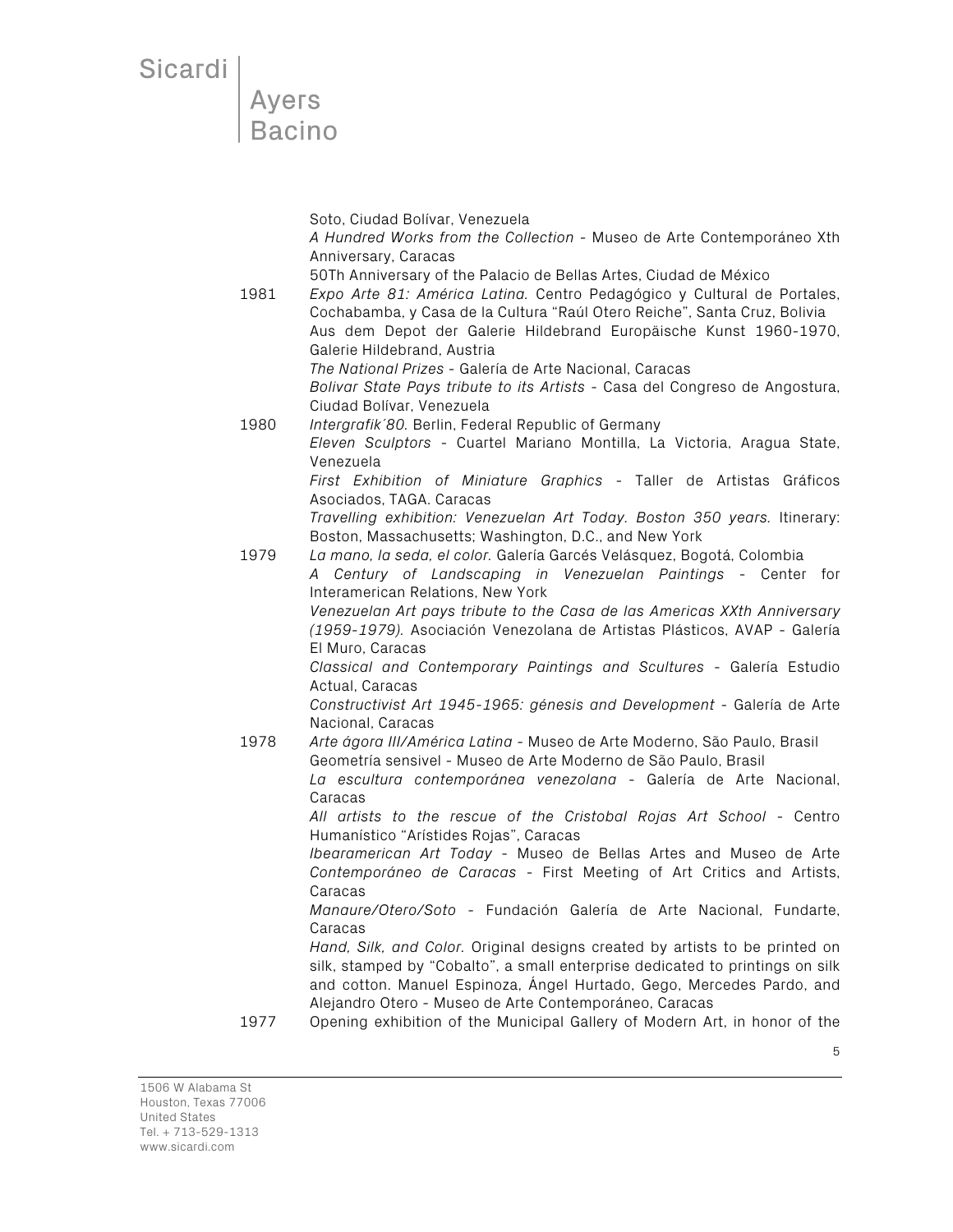painter Rafael Monasterios - Puerto La Cruz, Anzoátegui State, Venezuela 1976 *Alejandro Otero.* Museo de Arte Moderno, Bosque de Chapultepec, Mexico City, Mexico *Artists and Olivetti* - Museo de Arte Contemporáneo de Caracas *Caracas: 1960/1965 -* Galería Adler/Castillo, Caracas *Los artistas y Olivetti* - Museo de Arte Moderno, Instituto Nacional de Bellas Artes. Bosque de Chapultepec, México. D.F. *Latinamerican Contemporary Creators 1950-1976* - Museo de Arte Moderno, Bosque de Chapultepec. Instituto Nacional de Bellas Artes, México D.F. 1975 *Alejandro Otero. A Retrospective Exhibition.* Michener Galleries, Harry Ransom Center, University of Texas at Austin, TX, USA *Architecture Proposals* - Living Art Gallery, Colegio de Arquitectos, Caracas *Homage to the Escuela de Artes Plásticas y Aplicadas de Caracas, 1975* - Sala de Exposiciones de la Gobernación del Distrito Federal, Caracas 1973 *8 Venezuelan Artists* - Galería-Librería Monte Ávila, Bogotá, Colombia *Homage to Picasso* - Organization of American States, Washington, D.C. *International Graphics* - Galería Conkright, Caracas 1972 *Private Collections in Venezuela: 57 Works by the Carlos Raul Villanueva's Collection* - Museo de Bellas Artes, Caracas *Development and Techniques of Engraving* - Galería Arte Grabado, Caracas *Drawings and Aengravings from the Francisco Da Antonio's Collection* - Sala de Exposiciones, Gobernación del Distrito Federal *Writings* - Museo de Bellas Artes, Caracas *Gráfica 4* - Sala de Exposiciones Fundación Eugenio Mendoza, Caracas *24 Stampers from Colombia, Mexico, and Venezuela* - Museo de Bellas Artes, Caracas Travelling Exhibition of Artists from the M.I.T. Center for Advanced Visual Arts Studies Multiple Interaction Team. Itinerary: Science and Industry Museum, Chicago, Illinois. Between 1972 and 1974 - The Art and Sciences Palace of San Francisco, California; Cincinnati Center for Contemporary Arts, Cincinnati, Ohio; Art Museum of New Orleans, Louisiana; Franklin Institute Science Museum, Philadelphia, Pennsylvania; St. Petersburg Fine Arts Museum, Florida; New York Science Pavillion, New York, New York; The California Science and Industry Museum, Los Angeles, California. Catalogue texts by Gyorgy Kepes 1970 *Cubist Works and Collages II* - Coments by Juan Calzadilla, Roberto *Guevara, and Alejandro Otero* - Museo de Bellas Artes, Caracas *The Museum and Desing 1959-1970 in cellebration of the Museum's eleven years of activities* - Museo de Bellas Artes, Caracas *Air. Works and objects from various artists in whose works air is the main theme. Curatorship and Catalogue texts by James Harithas* - Museo de

1506 W Alabama St Houston, Texas 77006 United States Tel. + 713-529-1313 www.sicardi.com

Bellas Artes, Caracas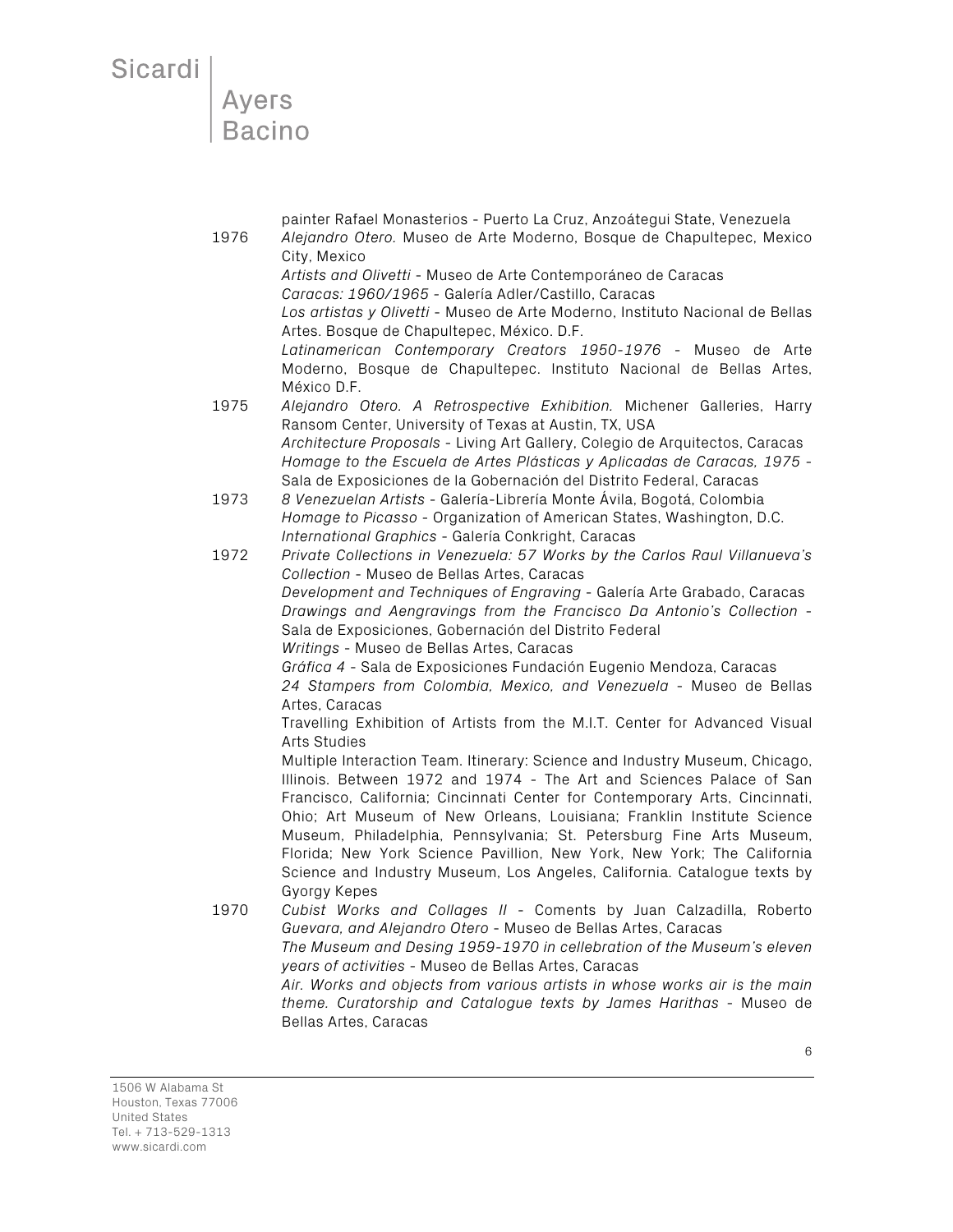Ayers<br>Bacino

*National and International Presence of Modern Art* - Buchholz Galllery, Bogotá, Colombia

*Today's Venezuelan Artists* - Universidad Simón Bolívar, Sartenejas, Miranda State, Venezuela

1969 *Muestra de humor* - Galería Estudio Actual, Caracas *Kinetic Art and its Origins* - Ateneo de Caracas, Instituto Nacional de Cultura y Bellas Artes, INCIBA, Caracas

The Gallagher Memorial Collection. Painting, watercolor, drawing and sculpture - University of Arizona Art Gallery, Tucson, Arizona

1967 *Retrospective Show of Venezuelan Paintings. Homage to Caracas' Forth Hundred Years* - Sala de Exposiciones Fundación Eugenio Mendoza, Caracas

*Grabados 1967* - Sala de Exposiciones Fundación Eugenio Mendoza, Caracas

*Latinamerican Artists* - Museum of Modern Art, New York

*Art of the Americas. A selection of contemporary painting and sculpture* - Panamerican Union, Washington D.C.

*Six Venezuelan Painters from Ciudad Guayana -* Casa de la Cultura, Ciudad Guayana, Bolivar State, Venezuela

*Grabados: Teresa Casanova, Elisa Elvira Zuloaga, Humberto Jaimes Sánchez, Gego, Luisa Palacios, Alejandro Otero* - Galería Cézanne, Valencia, Estado Carabobo, Venezuela

*Cubist Paintings and Collages. Pedro Vallenilla Echeverría's Collection* - Sala de Exposiciones Fundación Eugenio Mendoza, Caracas

*Multiples in Caracas, by exclusive agreement with the Gallerie Denise René of Paris* - Galería Estudio Actual, Caracas

*Sobre papel, Instituto Nacional de Cultura y Bellas Artes, INCIBA* - Museo de Bellas Artes, Caracas

1966 *Sala de Exposiciones de la Fundación Eugenio Mendoza: 1956-1966,* tenth anniversary of the Sala de Exposiciones. Fundación Mendoza, Caracas, Venezuela

> *XXXIII Venice Biennale. Venezuelan Representative.* Venezuelan Pavilion, Venice, Italy

> *A Quarter of a Century of the Beautiful Art of Alejandro Otero.* Signals Gallery, London, England

> *Art of Latin American since Independence* - Yale University Art Gallery, New Haven, Connecticut, and Texas University, Austin, Texas

> Alejandro Otero, Jesús Soto, and Víctor Valera represent Venezuela in the XXXIII Venece Biennale, Italy

> *Private Collections in Venezuela: Cubist Works and Collages. Pedro Vallenilla Echeverría's Collection* - Museo de Bellas Artes, Caracas. (Comments by Miguel Arroyo, Juan Calzadilla, and Alejandro Otero)

*Objects in Venezuelan Art* - Ateneo de Caracas.

*Movement and Color: Cruz-Diez, Floris, Gego, Leufert, Otero, Soto* - Galería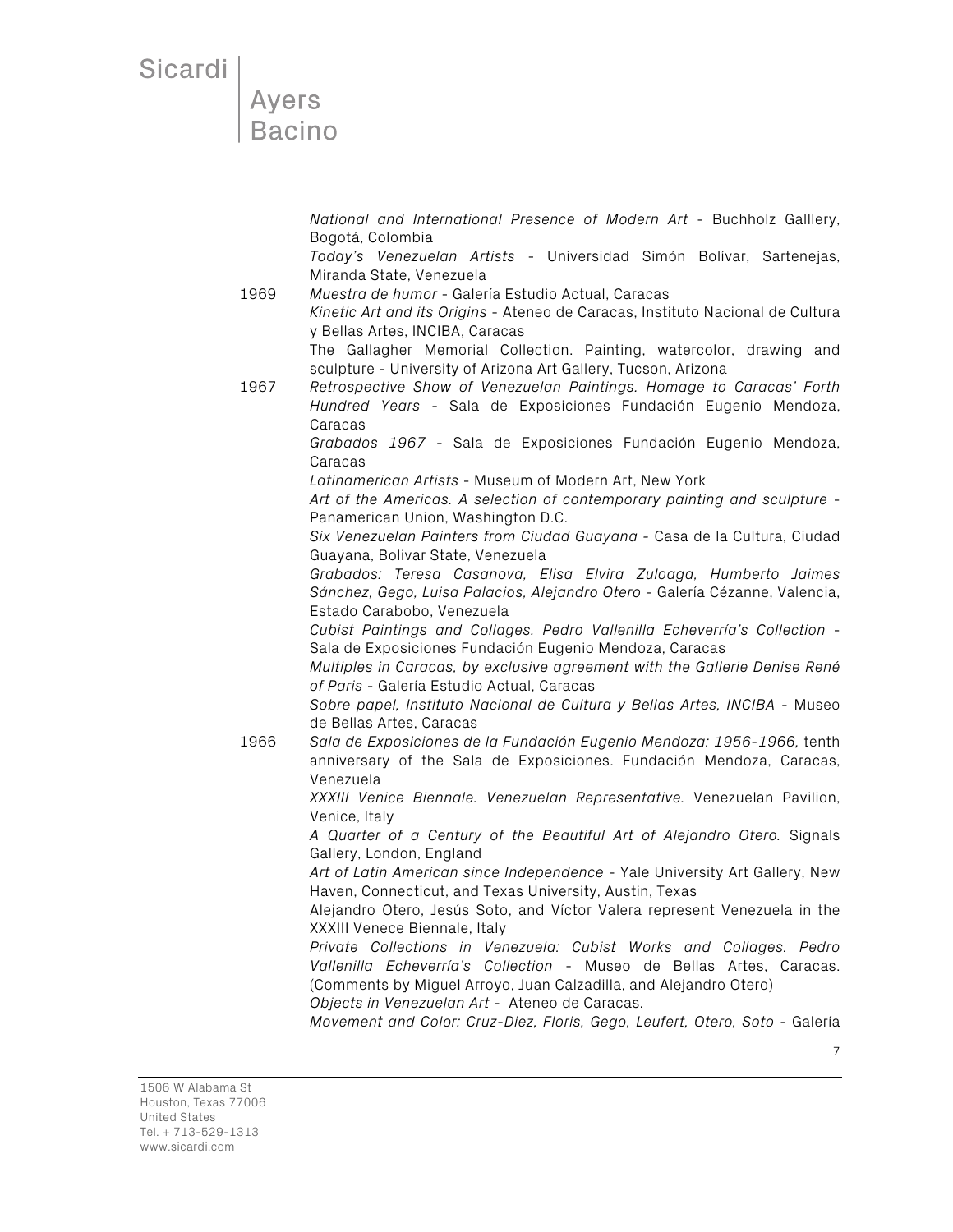Conkright, Caracas *Pinturas, esculturas* - Galería Gamma, Caracas *Towards the Invisible I: Camargo, Clark, Otero, Soto* - Signals Gallery, London, United Kingdom *Persistence of Image 1945-1955* - Galería 22, Centro Profesional del Este, Caracas *Venezuelan Painting Today* - Panamerican Union, Washington, D.C. *International Show of artistic Handcrafts* - Stuttgart, Germany. Enamel Prize, shared with Mercedes Pardo Alejandro Otero, Jesús Soto, and Víctor Valera represent Venezuela at the XXXIII Venice Biennale, Italy. 1965 *Evaluation of Latinamerican Paintings: The sixties* - Ateneo de Caracas and Museo de Bellas Artes, Caracas *Participates with a series of enamel on metal pieces in the XXVI Salón Oficial Anual de Arte Venezolano. Applied Arts Section* - Museo de Bellas Artes, Caracas *Soundings* - Two. Signals Gallery, London, United Kingdom *I Salón Panamericano de Pintura* - V Festival de Arte de Cali, Colombia Venezolanisches Malerei von Heute, organized by the Fundación Neumann, Germany 1964 *Travelling Exhibition: Guggenheim International Award 1964* - Solomon R. Guggenheim Museum, New York; Honolulu Academy of Arts, Hawai; Der Senator Fur Wissenhaft Und Kunst, Berlin, Germany; National Gallery of Canada, Otawa; Museo de Bellas Artes, Buenos Aires, Argentina; John and Mable Ringling Museum of Art, Sarasota, Florida *Latin American Art Today,* Trinity School, New York L´Aujourd´hui de Demain, Musée d'Arras, France XXV Salón Oficial Anual de Arte Venezolano. Painting and Applied Arts Section - Museo de Bellas Artes, Caracas. (National Prize of Applied Arts, shared with Mercedes Pardo) *10 Oeuvres/10 Artistes* - Gallerie Davray, Paris. France. II Bienal Americana de Arte. Alejandro Otero, Jacobo Borges, Carlos Cruz Diez, Elsa Gramcko, Humberto Jaimes Sánchez, Gerd Leufert, Ángel Luque, Mercedes Pardo, Héctor Poleo, Luisa Richter, and Jesús Soto - Ciudad Universitaria, Córdoba, Argentina X Salón d´Empaire de Pintura - Sala de Exposiciones del Concejo Municipal de Maracaibo, Zulia State, Venezuela *The Edward Joseph Gallagher III Memorial Collection* - The University of Arizona Tucson Art Gallery Tucson, Arizona *First Latinamerican Modern Art Festival* - Signals Gallery, London, United Kingdom 1963 *For the construction of the Caracas Ateneo's Theater, organizes the exhibition Works donated by Venezuelan Artists to the Ateneo* - Ateneo, Caracas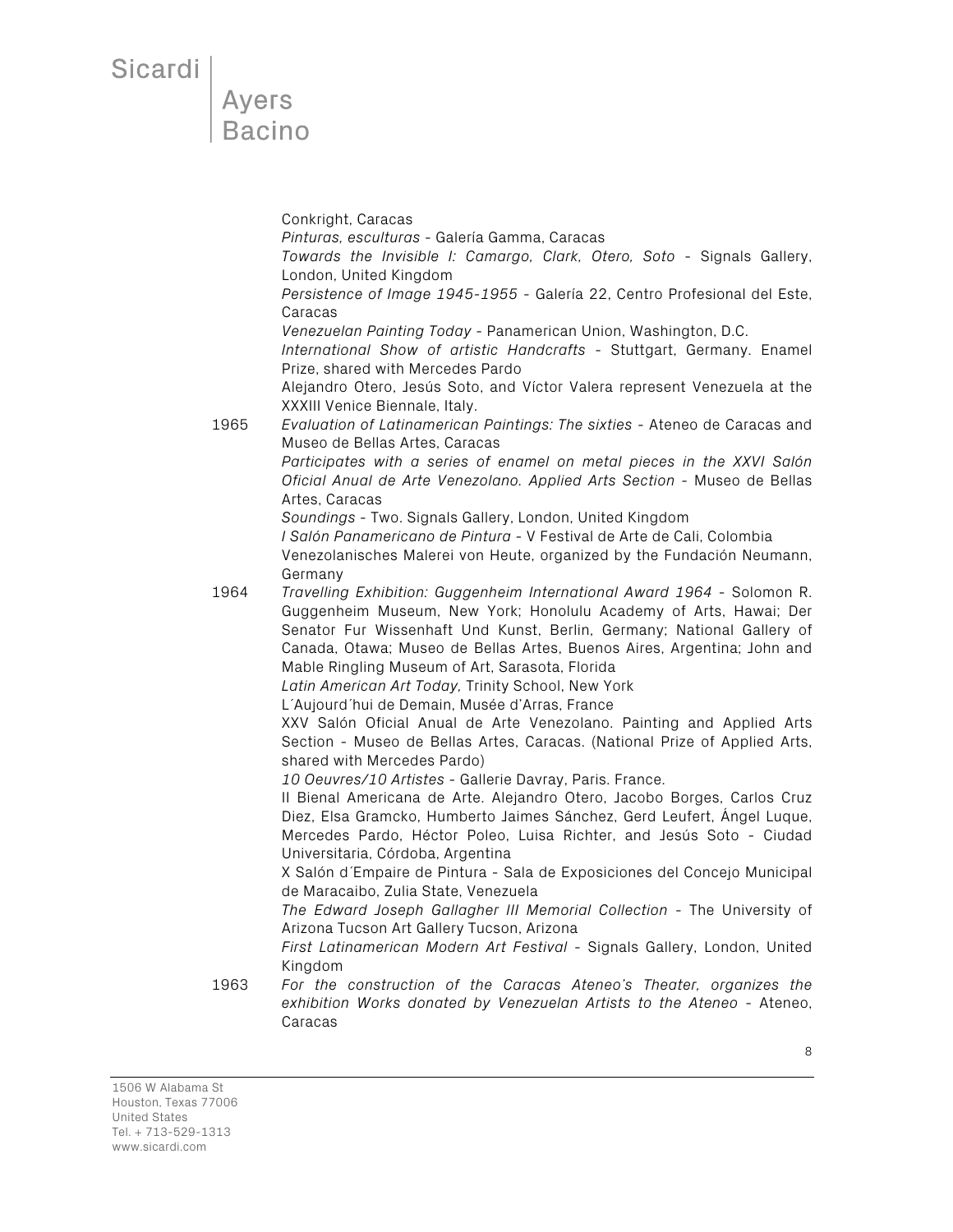# Ayers<br>Bacino

Acquisitions and Donations. Sociedad de Amigos del Museo de Bellas Artes, Caracas

2nd Biennale "Armando Reverón", with Carlos Cruz-Diez, Mercedes Pardo and Jesús Soto - Museo de Bellas Artes, Caracas

*XXIV Salón Oficial Anual de Arte Venezolano. Painting Section* - Museo de Bellas Artes, Caracas

*Pintura contemporánea venezolana* - Museo de Arte Moderno de Bogotá, Colombia

*Obras donadas por artistas venezolanos al Ateneo* - Ateneo de Caracas *Pintura latinoamericana* - Instituto de Arte Contemporáneo de Lima, Perú

Venezuela: From Lanscapes to Plastic Expression, ten contemporary artists, organized by the Fundación Fina Gómez - Museo de Arte Contemporáneo, Madrid, España; Musée Maison de la Culture, Le Havre, France; Roth Museum, Geneva, Switzerland

*Transition, Ravenstein -* Art Gallery, Brusells, Belgium *Arte latinoamericano* - Festival de dos Mundos, Spoleto, Italia Travelling Exhibition organized by the Fundación Neumann: 22 Venezuelan Painters of today. Itinerary: Santiago, Chile y Montevideo, Uruguay Represents Venezuela at the VII Bienal de São Paulo, Brazil *Alejandro Otero, Lourdes Castro, and Marta Minujin* - Gallerie 22 rue

Delambre, Paris, France 1962 *Travelling Exhibition: 17 Venezuelan Painters, organized by The Venezuela* - Israel Cultural Institute, in collaboration with the Caracas Museum of Fine Arts. Taken to New York, Tel-Aviv, and Haifa

*Geometric Art Retrospective* - Galería "G", Caracas

Represents Venezuela in the exhibition Anti-Peinture en Hessenhuis, Antwerp, Belgium

*Rugs Designed by Artists of the Americas* - Panamerican Union, Washington D.C.

*Le Relief II* - Galerie Siècle XX, Paris, France

*L´Art Latinoamericain a Paris* - Museum of Modern Art, Paris, France

*Art of the Americas* – Trabia/Morris Gallery, New York

Represents Venezuela in the XXXI Venice Biennale, Italy.

*Anti-Peinture en Hessenhuis* - Antwerp, Belgium

1961 *Travelling Exhibition: Latin America: New Departures.* Itinerary: Contemporary Arts Institute, Boston, Massachusetts; The J.B. Speed Museum of Art, Louisville, Kentucky; Art Galleries of the Nebraska University, Lincoln, Nebraska; Theodore Lyman Wright Art Center, Beloit, Wisconsin; Museum of Art, Michigan University, Ann Arbor, Michigan; Lamont Art Gallery, Exter, New Hampshire; Norton Gallery and School of Art, West Palm Beach, Florida; Art Department, Mount Holyoke College, South Hadley, Massachusetts; Huntington Galleries, Huntington, West Virginia; Center of Fine Arts, Colorado Springs, Colorado

*Spanish and Latin American Artists* - David Herbert Gallery, New York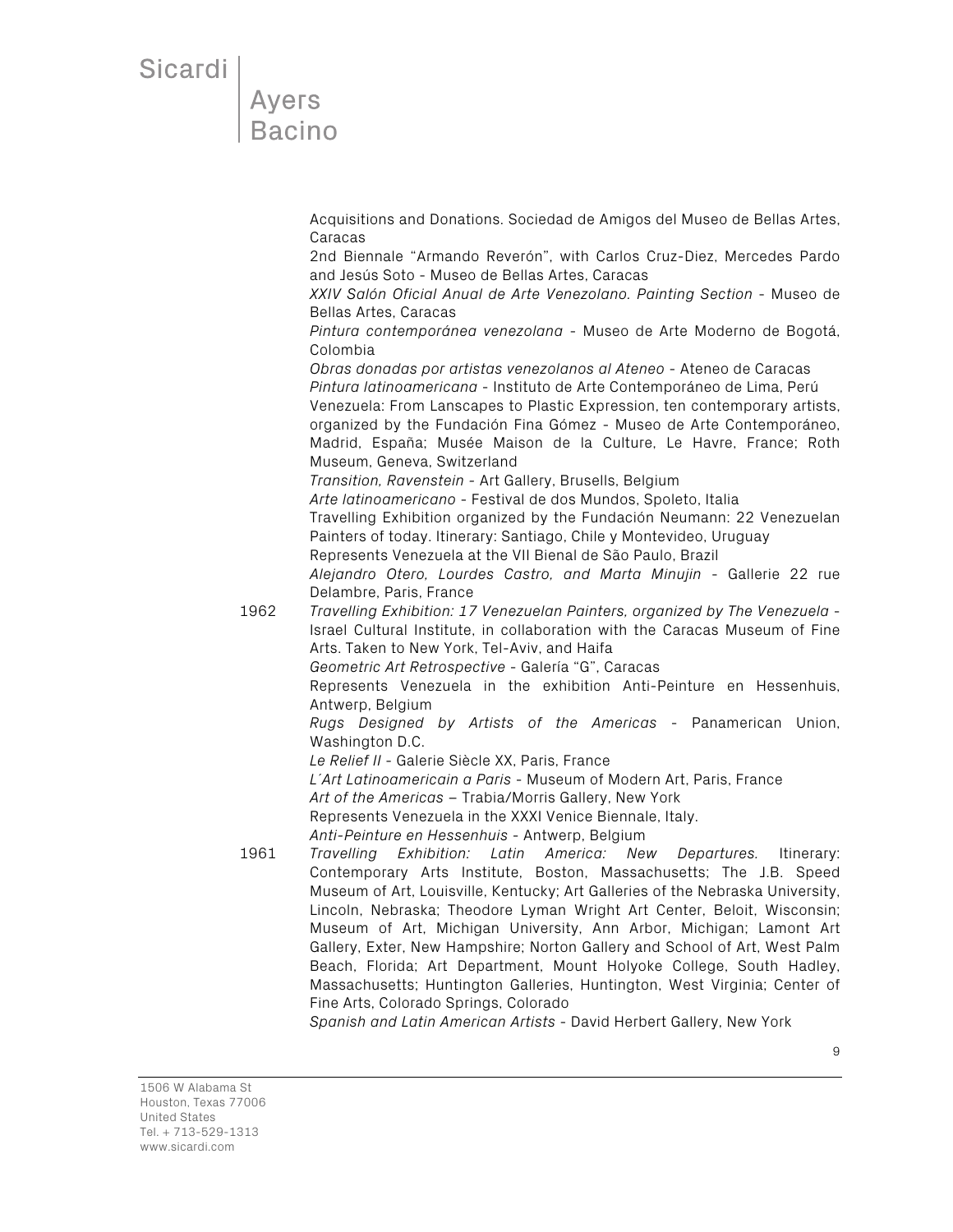Sicardi |

*Pintura venezolana 1661-1961* - Museo de Bellas Artes del Estado Zulia, Maracaibo, Zulia State, Venezuela

1960 *Coloritmos de Alejandro Otero.* Museo de Bellas Artes, Caracas, Venezuela *Venezuelan Paintings 1661-1961, 150 years of the Venezuelan Independence* - Museo de Bellas Artes, Caracas *Geometric Paintings from Venezuela, 1950-1960* - Galería de Arte del Instituto Nacional de Cultura y Bellas Artes (INCIBA), Pro-Venezuela, Caracas II Salón Interamericano de Pintura, Barranquilla, Colombia. (First Prize) Permanent collection of Contemporary Arts of Latin America. Panamerican Union, Washington D.C. 1959 Represents Venezuela in the V Bienal de São Paulo, Brazil. (Honorable Mention) *Venezuelan Paintings from the Fine Arts Museum Collection* - Museo de Bellas Artes, Caracas XX Salón Oficial Anual de Arte Venezolano. Painting Section. Museo de Bellas Artes, Caracas *Venezuelan Private Collections: 20 Works from the Pedro Vallenilla Echeverría's Collection, I* - Comments by Alejandro Otero. Museo de Bellas Artes, Caracas *Twenty Years of the Salón through its prizes* - Museo de Bellas Artes, Caracas *Works of Art Auction. School of Architecture and urbanism's Concert Hall* - Central University of Venezuela, Caracas *Travelling Exhibition: South American Art Today.* Museum of Fine Arts, Dallas, Texas; The J.B.Speed Art Museum, Louisville, Kentucky; Bloomfield Art Association, Birmingham, Michigan; Tampa Art Institute, Tampa, Florida; Syracuse University, Syracuse, New York; Theodore Lyman Wright Art Center, Beloit, Wisconsin 1958 XIX Salón Oficial Anual de Arte Venezolano. Painting Section. Museo de Bellas Artes, Caracas. (National Painting Prize) Martha Jackson Gallery, New York *Paintings, Sculptures, and ceramics from Venezuela* - Sala de Exposiciones Fundación Mendoza, Caracas *First Christmas Fair* - Sociedad de Amigos del Museo de Bellas Artes, Caracas Reopening of the Taller Libre de Arte. Caracas *Contemporary Paintings From Private Collections* - Universidad de Carabobo, Valencia, Venezuela *The 1958 Pittsburg Bicentennial International Exhibition of Contemporary Painting and Sculpture* - Instituto Carnegie, Pittsburgh, Pennsylvania *Venezuelan Painters or living in the Country* - Sala de exposiciones de la Fundación Mendoza, Caracas

*Peintures, Sculptures, Céramiques du Vénézuéla* - Foire Internationale de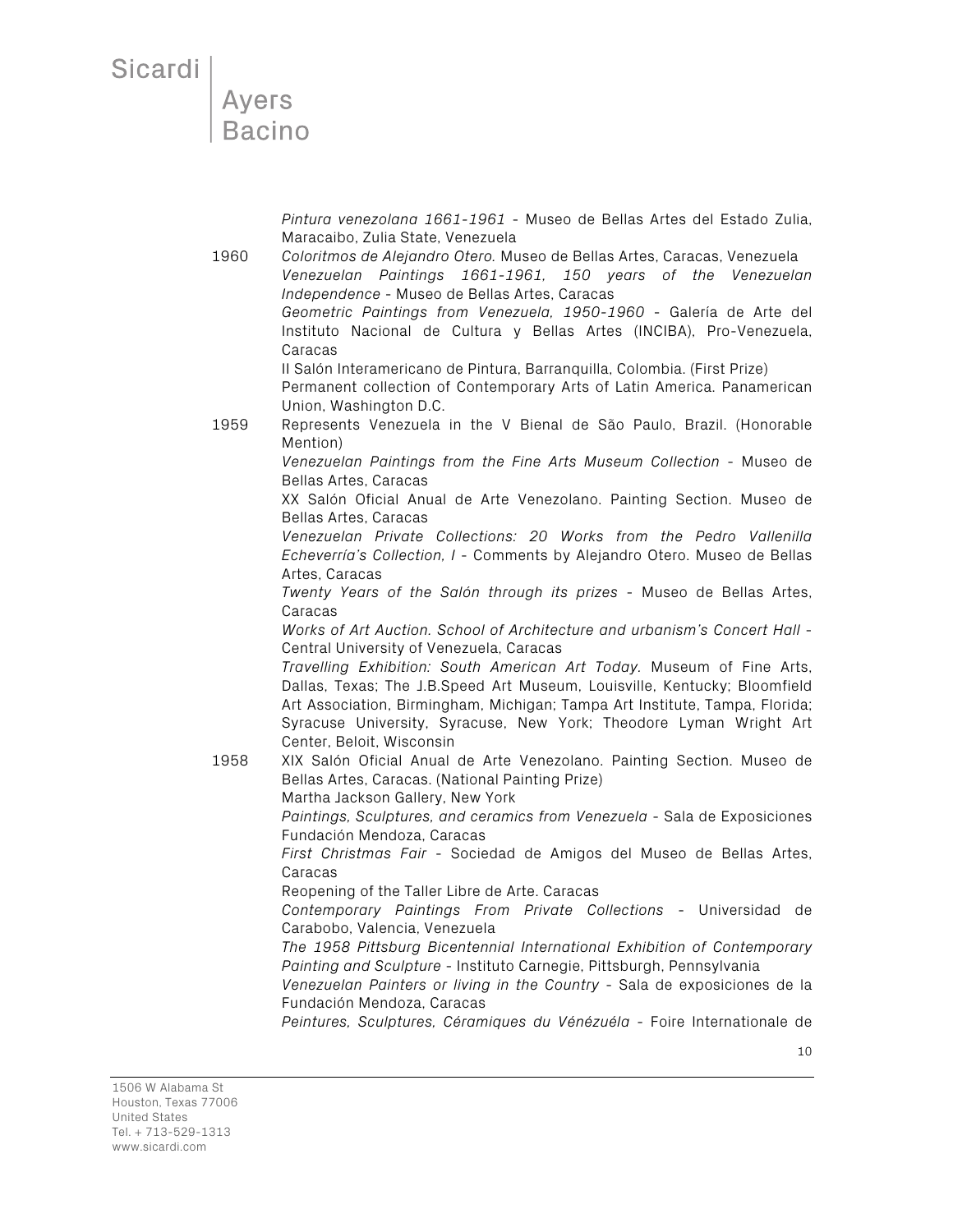**Ayers Bacino** 

Bruxelles, Venezuelan Pavillion, Brussels, Belgium

- 1957 *Alejandro Otero, Coloritmos.* Galería de Arte Contemporáneo, Caracas, Venezuela *XVIII Salón Oficial Anual de Arte Venezolano, Painting Section* - Museo de Bellas Artes, Caracas. ("John Boulton" Prize) *Homage to Soto* - Galería 22, Centro Profesional del Este, Caracas IV Salón D'Ampaire de Pintura, Maracaibo, Estado Zulia, Venezuela. (C.A.V.C. Prize) IV Biennial of the São Paulo Museum of Modern Art, Venezuelan Representative. São Paulo, Brasil *Arte Abstracto de Venezuela* - Galería Don Hatch, Caracas *Fundación Cristóbal Rojas* - Museo de Bellas Artes, Caracas 1956 *Gulf Caribbean Art Exhibition* - Museum of Fine Arts Houston, Texas XXVIII Venice Biennale, Venezuelan Representative. Italy *Pintores venezolanos en homenaje a Carlos Mérida* - Taller Libre de Artes,
	- Caracas
	- 1955 Pittsburgh International, Carnegie Institute, Pittsburgh, Pennsylvania
- 1953 Artists of the Americas, Panamerican Union, Washington, D.C.
- 1952 *Exhibits for the first time the Ortogonales at the Espace-Lumière exhibition, together with works of Mercedes Pardo, Jesús Soto, Rubén Núñez, Carmelo Arden-Quin and Youngerman* - Galerie Suzanne Michel, Paris, France *First International Show of Abstract Art* - Galería Cuatro Muros, Caracas
- 1951 *16ème Salon des Réalités Nouvelles, together with Jesús Soto and Rubén Núñez* - Palais des Beaux Arts, Paris, France
- 1949 *Travelling exhibition: 32 Artists from the Americas.* Panamerican Union, Washington D.C.: shown at the University of Panama, Panama City; National University of Colombia, Bogota, Colombia; Lyceum and Lawn Tennis Club, Havanna, Cuba; Escuela Nacional de Artes Plásticas of Guatemala; Salón de la Junta Nacional de Turismo, Ministry of Culture; El Salvador; Museo de Bellas Artes de Santiago, Chile; Casa de Cultura Ecuatoriana, Quito, Ecuador X Salón Oficial Anual de Arte Venezolano, Painting Section. Museo de Bellas Artes de Caracas
- 1948 *Panamerican Exhibition of Modern Painting.* Panamerican Union, Washington D.C., and Museum of Modern Art, New York - Museo de Bellas Artes, Caracas

*Three Centuries of Venezuelan Paintings* - Museo de Bellas Artes, Caracas *Les Mains éblouies* - Galerie Maeght, Paris, France

*XVème Salon des Surindépendants* - Park d'Expositions Porte de Versailles, Paris, France

- 1947 *XIVème Salon des Surindépendants* Park d'Expositions Porte de Versailles, Paris, France
- 1946 *Séptimo Salón Oficial Anual de Arte Venezolano. Drawing and Paintings Section* - Museo de Bellas Artes, Caracas

*Manifestation d'Art, organized by the Monaco Foundation* - University City,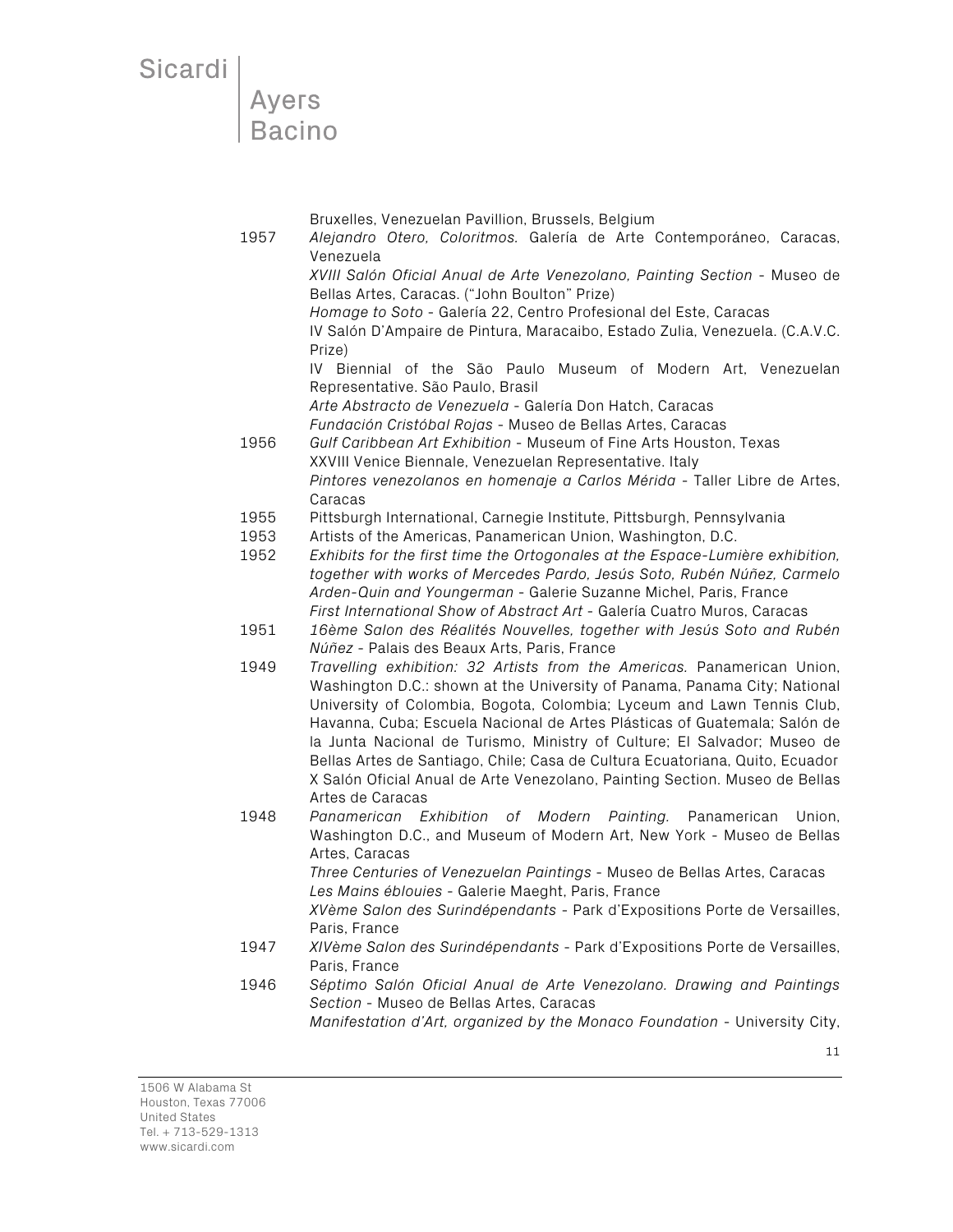Sicardi |

Paris, France

*Exposition Internationale D'Art Moderne. Unesco* - Museum of Modern Art, Paris, France

- 1945 *Alejandro Otero and César Henríquez exhibition* Valencia's Ateneo, Valencia, Carabobo State, Venezuela III Salón Anual de Artes Plásticas y Aplicadas "Arturo Michelena". Valencia, Carabobo State, Venezuela. (Otero is awarded the "Andrés Pérez Mujica" and "Emilio Boggio" Prizes) *The Young Venezuelan Painters Exhibition: Alejandro Otero, César Rengifo and Pedro León Castro* - Exhibition Hall, National Library of Colombia, Bogota, Colombia.
- 1944 *V Salón Oficial Anual de Arte Venezolano. Painting Section* Museo de Bellas Artes, Caracas
- 1943 *IV Salón Oficial Anual de Arte Venezolano. Painting Section* Museo de Bellas Artes, Caracas

*Young Painters* - Asociación de Escritores Venezolanos, Caracas

- 1942 *III Salón Oficial Anual de Arte Venezolano. Paintings Section* Museo de Bellas Artes, Caracas. (Alejandro Otero earns the Distinction Prize for students)
- 1941 *II Salón Oficial Anual de Arte Venezolano. Sculpture Section* Museo de Bellas Artes, Caracas

*II Exhibition and Venezuelan Book Fair* - Museo de Bellas Artes, Caracas Salón Interamericano de Artes Plásticas, Santiago de Chile, Chile

1940 *I Salón Oficial Anual de Arte Venezolano. Painting Section* - Museo de Bellas Artes, Caracas

### PUBLICATIONS

- 2014 Carvajal, Rina, editor. Resonant space: The Colorythms of Alejandro Otero. Texts by Kaira Cabañas, Juan Ledezma, Nadja Rottner, and Rina Carvajal. Bilingual edition, english and Portuguese. Instituto de Arte Contemporanea, and 5 Continental Editions, Sao Paulo, Brasil
- 2012 Otero, Alejandro- Biographic papers. Second, enlarged edition. Universidad Nacional Experimental de las Artes (UNEARTE), Caracas
- 2008 Memoria Crítica. Alejandro Otero. Second, extended Edition. Monroy, Douglas, Editor, and Luisa Pérez Gil. Artesanogroup, Caracas

Balza, Néstor. Alejandro Otero - Ministerio del Poder Popular para la Cultura, Instituto de las Artes de la Imagen y el Espacio, IARTES, Caracas

- 2007 Consonance: Geometric Abstraction in Argentina, and Venezuela, 1940's-1950's - Fundación Artesanogroup, Caracas
- 2006 Alejandro Otero and the Critic: Voices in the Art's Path. Monroy, Douglas, compiler - Fundación Artesanogroup and Ternium Sidor, Caracas
- 2001 I Have Lived Through My Eyes. Letters Exchanged Between Alejandro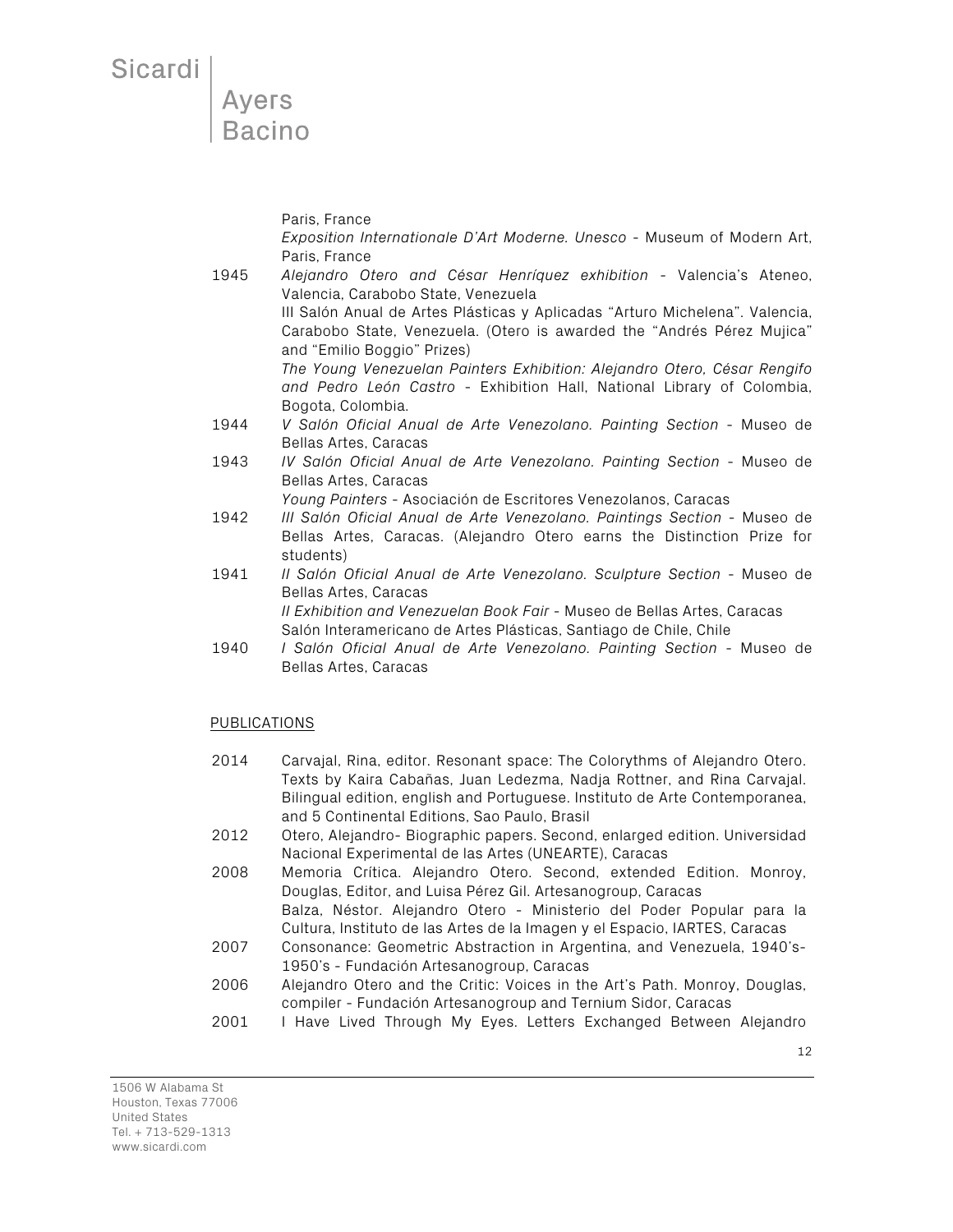# Ayers<br>Bacino

Otero/Alfredo Boulton - Fundación Alberto Vollmer, Caracas Art in Venezuela: From the Signing of the Independence Act of Juan Lovera (1838) to the Coloritmos Prize of Alejandro Otero (1958). Palenzuela, Juan Carlos - Banco Industrial de Venezuela, Caracas

2000 Modernity and Postmodernity: Space and Times Within Latinamerican Art, Polemics between Marta Traba, Alejandro Otero, Guillent Pérez and others, series of articles published by the "Papel Literario" of El Nacional Newspaper. Museo Alejandro Otero, Caracas

Reaction and Polemics Around Abstract Art. Dedicated to Alejandro Otero and Miguel Otero Silva. (Caballero, Manuel, Sonia Casanova, and Gloria Urdaneta). - Fundación Galería de Arte Nacional, Caracas

- 1999 Polemics on Abstract Art. Second Edition, Published by the Museo Alejandro Otero, Caracas
- 1994 Boulton, Alfredo. Alejandro Otero. Second Edition. Oscar Ascanio Editores, Caracas

Otero, Alejandro Biographical Documents: Childhood Memories. Fondo Editorial Predios, Upata, Bolívar State, Venezuela

- 1993 Monroy, Douglas, Editor, and Luisa Pérez Gil. Memoria Crítica. Alejandro Otero. Galería de Arte Nacional y Monte Ávila Editores, Caracas
- 1990 Otero, Alejandro, The Territory of Art is Enigmatic. Fondo Editorial del Museo de Arte Contemporáneo de Caracas "Sofía Imber." Series of Essays on Art Published in 1988 by El Universal Newspaper, and Dedicated to his Daughter, Carolina. Caracas
- 1989 Cover image of El átomo y sus intimidades, a book by Aristides Bastidas, is Alejandro Otero's work titled Espacial 2

IBM de Venezuela publishes the book Alejandro Otero: saludo al siglo XXI (Salute to the XXIst Century), which is introduced at the Museo de Arte Contemporáneo de Caracas. The book is a documentary and photographic register of the artist's research through computerized images, using the IBM Graphic System 5080/CADAM. The work was achieved through close collaboration with personnel and equipment designated for the artist, provided by IBM-Venezuela, thanks to the kind intermediation of Dr. Claudio Mendoza

- 1988 Boulton, Alfredo. El arte en Guri (Art at Guri). Ediciones Macanao, Venezuela
- 1985 Balza, José. Un color demasiado secreto, (A much too secret color, story for children). Ediciones Maeca, Caracas, Venezuela

Alejandro Otero. Museo de Arte Contemporáneo, Caracas, Venezuela

- 1983 Squatriti, Fausta. Presencia de Alejandro Otero en la Bienal de Venecia 1982, English, Italian and Spanish Editions. Fausta Squatriti Editore, Milan, Italy
- 1982 Balza, José. Alejandro Otero. Second Edition of José Balza's book, Ernesto Armitano Editores, Caracas, Venezuela
- 1979 Araujo, Orlando. Alejandro Otero, el niño que llegó hasta el sol (the child who reached the sun), a story for children. Ediciones María Di Mase,